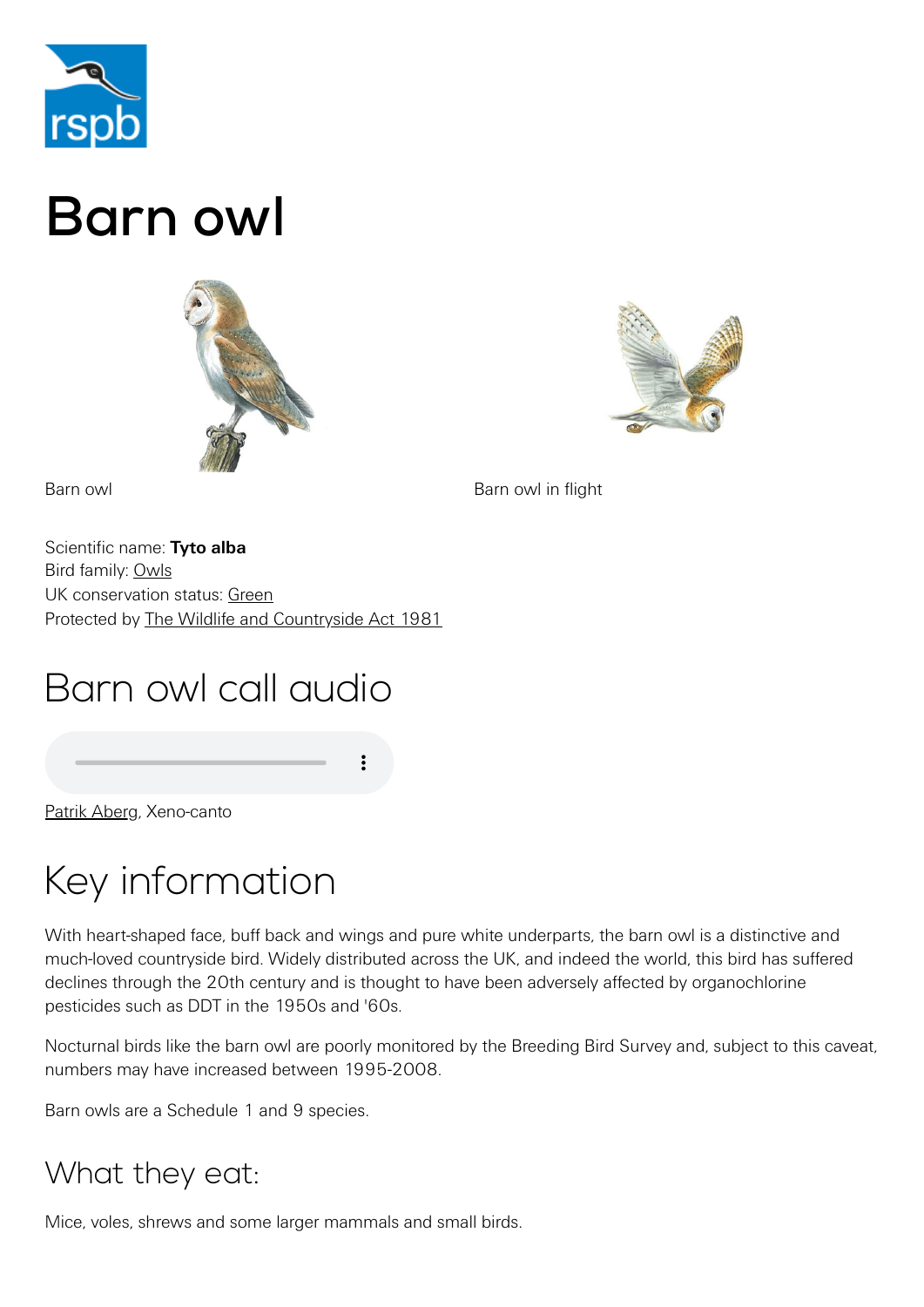#### Measurements:

| Length:   |
|-----------|
| 33-39cm   |
| Wingspan: |
| 80-95cm   |
| Weight:   |
| 250-350g  |

### Population:

breeding:

4000 pating is the number of pairs breeding annually. UK wintering is the number of individuals present from Eurtopber to March. UK passage is the number of individuals passing through on migration in spring and/or autuma20,000 pairs

### Identifying features:

### **Barn owl**

Feather colour: Brown Cream/buff Grey White Leg colour: Brown Pink White Beak: Brown Medium length Hooked Chunky Natural habitats: Farmland Grassland Marine and intertidal Wetland

### Similar birds:

[Short eared owl](https://www.rspb.org.uk/birds-and-wildlife/wildlife-guides/bird-a-z/short-eared-owl/) Short-eared owl

## Where and when to see them

Barn owls can be seen in open country, along field edges, riverbanks and roadside verges.

\* This map is intended as a guide. It shows general distribution rather than detailed, localised populations. Resident Passage Summer **Winter Barn owl distribution map** Barn owls can be seen all year round; during the day, but best at dusk.

This bird can be seen in the UK in: jan feb mar apr may jun jul aug sep oct nov dec